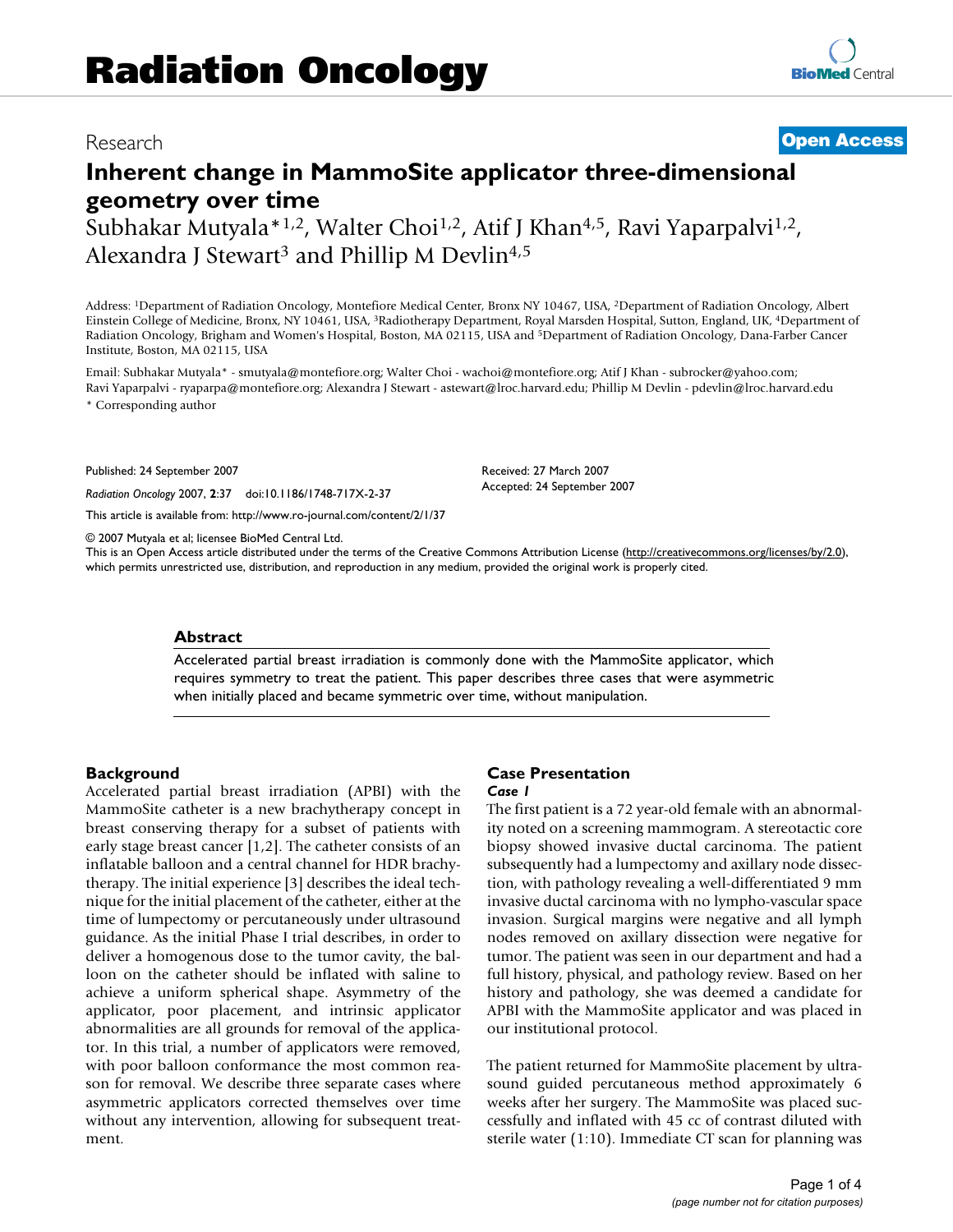performed with radio-opaque markers inserted into the isotope channel (figure 1). The scan revealed an asymmetrical applicator, with the isotope channel off center by 5 mm. The applicator was partially deflated, repositioned and re-inflated. The applicator was more symmetrical, yet still not ideal.

The patient returned the following day. Under fluoroscopy (45 degree tangent with isocenter in center of applicator), it was noted the applicator had changed geometry from her initial film. The patient underwent a repeat CT scan using a radio-opaque marker in the isotope channel. The scan revealed an almost fully symmetrical sphere with regard to the isotope channel (figure 2). The patient was re-planned with a fully optimized custom plan, resulting in an acceptable dose distribution along the parameters of the protocol. The patient was subsequently treated to 34 Gy in 3.4 Gy BID fractions. The patient underwent a CT daily, confirming no further change in the applicator over the course of the treatment.

### *Case 2*

The second patient is a 75 year-old female with a density seen on a screening mammogram. A 6-month follow-up mammogram showed an interval increase in size while an MRI showed an enhancing area in the breast. A core biopsy was performed, showing poorly differentiated invasive ductal carcinoma with lobular features, ER+/PR+, with associated DCIS. The patient had a wire localized lumpectomy and sentinel node biopsy, with pathology revealing a 13 mm invasive ductal/lobular carcinoma, grade III, EIC negative, with no lympho-vascular space invasion. All surgical margins were negative for tumor and two sentinel nodes removed were negative for tumor. The patient requested accelerated partial breast irradiation with the MammoSite applicator. Based on her pathology and histology, she was deemed to be a suitable candidate for APBI.



Figure 2 CT scan slices from case 1 showing the symmetry of the center channel.

The patient returned for MammoSite placement by ultrasound guided percutaneous method approximately 4 weeks after her surgery. The MammoSite was placed successfully and inflated with 40 cc of contrast diluted with sterile water (1:10). A CT scan for planning was performed with radio-opaque markers inserted into the isotope channel (figure 3). The scan revealed an elliptical shaped applicator due to fibrous scarring.

The patient returned four days later (the following Monday). Under fluoroscopy it appeared the applicator had changed geometry. The patient was CT scanned again for re-planning, which revealed a perfectly symmetrical sphere (figure 4). The patient was re-planned using PLATO software with a fully optimized custom plan. The plan was acceptable and the patient was subsequently treated to 34 Gy in 3.4 Gy BID fractions. Again, the patient underwent a CT daily, which revealed no further change in the applicator geometry over the course of the treatment.



Figure 1 CT scan slices from case 1 showing the asymmetry of the center channel.



Figure 3 CT scan slices from case 2 showing the asymmetry of the center channel.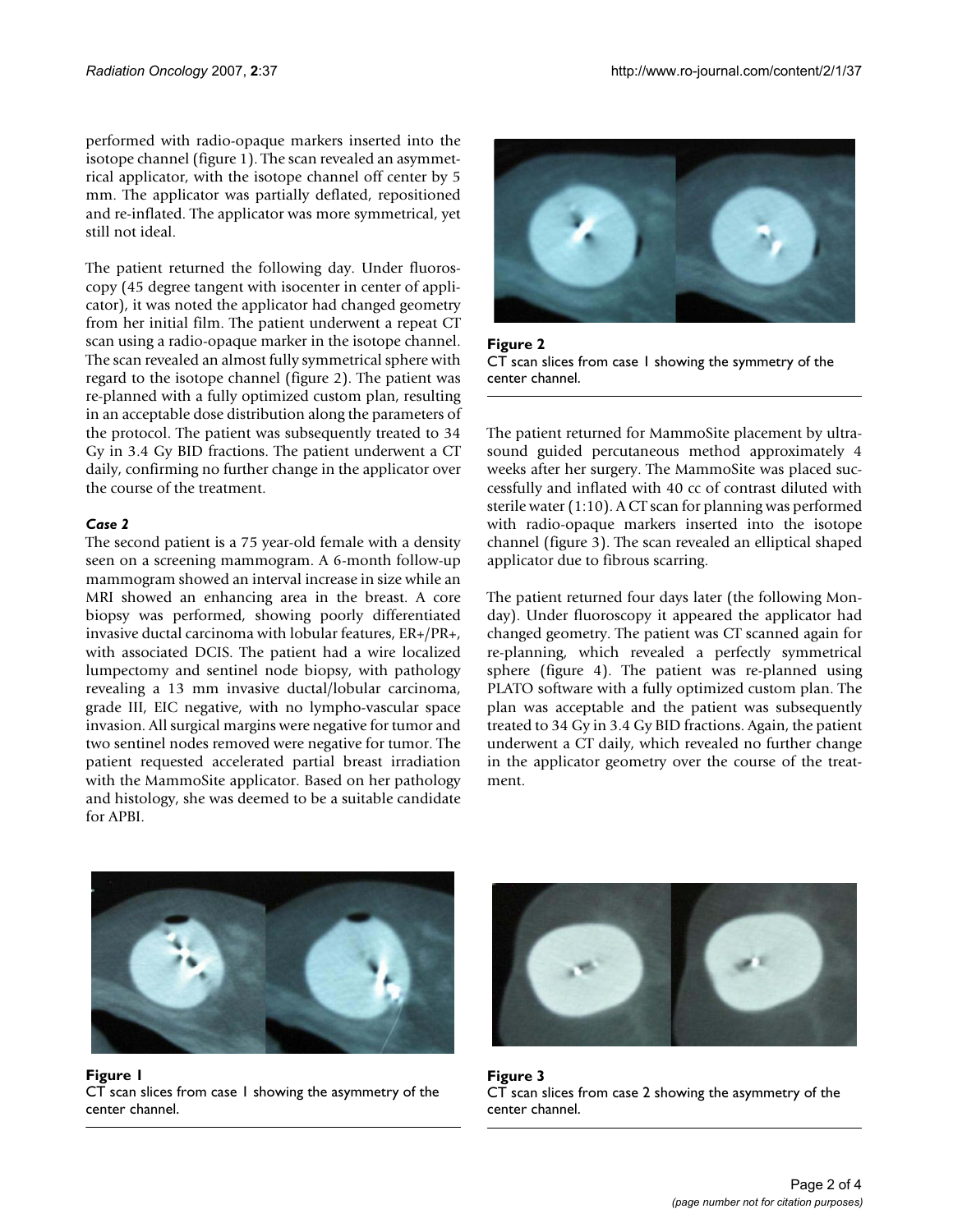

Figure 4<br>CT scan slices from case 3 showing balloon symmetry. CT scan slices from case 3 showing balloon symmetry. CT scan slices from case 2 showing the symmetry of the center channel.

#### *Case 3*

The third patient is a 61 year-old female who presented with a palpable mass in the upper inner quadrant of her left breast. Mammography revealed a 1 cm distortion of architecture at the 12 o'clock position of the left breast. Ultrasound-guided core biopsy revealed moderately differentiated infiltrating ductal carcinoma, which was ER/ PR+ and HER-2/neu negative. She underwent breast-conserving surgery, with final pathology revealing a 2.5 cm tumor with negative margins of resection. Three sentinel lymph nodes were free of metastatic disease. After discussion of her treatment options, the patient elected to undergo APBI to complete her breast conserving therapy. Soon after consultation, she underwent percutaneous, ultrasonographically guided placement of the MammoSite device, which was inflated with 45 cc of 10% hypaque solution. The planning CT scan was performed on the same day, and revealed an asymmetric groove along the ventrolateral portion of the balloon (figure 5). The catheter was deflated and reinflated, but without change in the contour of the balloon. The patient's treatment was deferred until reevaluation the following day. At that time, a CT scan was repeated, revealing that the asymmetric defect had resolved spontaneously (figure 6). Her brachytherapy treatment was planned using PLATO software with a fully optimized custom plan, delivering 34 Gy



Figure 5 CT scan slices from case 3 showing the asymmetry of the balloon.



Figure 6

in 10 twice-daily fractions. As per standard procedure, she underwent daily CT imaging, which confirmed both the diameter and the symmetry of the balloon.

#### **Discussion**

The MammoSite Catheter for APBI has shown to be well tolerated with acceptable cosmesis for the treatment of both invasive breast cancers and DCIS [4]. However, even in experienced hands, the initial MammoSite experience showed a 10% removal of implant due to asymmetry [3]. All patients described were treated using a single isotope dwell position. With a single dwell position, asymmetrical central channels would deliver an inappropriately asymmetrical dose [5]. Also, with a single dwell position, any non-spherical balloon placement would deliver an inhomogeneous dose. With a newer dose delivery technique, using dose optimization [6,7] and multiple dwell positions, some applicators forming "imperfect" spheres can be correctly treated. However, with only one channel for isotope delivery, dose optimization cannot correct for channel asymmetry within the applicator. All optimized dwell positions still deliver dose around the channel symmetrically.

After a patient has a MammoSite applicator placed percutaneously, a CT scan for planning is done very shortly thereafter. The majority of clinics can facilitate placement of the applicator, a CT scan, and planning within 4–24 hours. In case 1, our patient initially followed the typical sequence of events. In her situation, the applicator would have normally been removed, but she wished to wait and retry applicator manipulation the next day. After only 20 hours, she had intra-balloon geometry change, placing her isotope channel in the center of the balloon. Our second case was placed using the closed technique, with her initial scan following placement on the same day. Her initial scan showed an oblong applicator, which would normally be characterized as an unsuccessful placement. She was re-scanned after 4 days and without manipulation, showed a successful placement. The final patient also underwent percutaneous placement, and her initial CT was performed approximately 1–2 hours later. Again, the